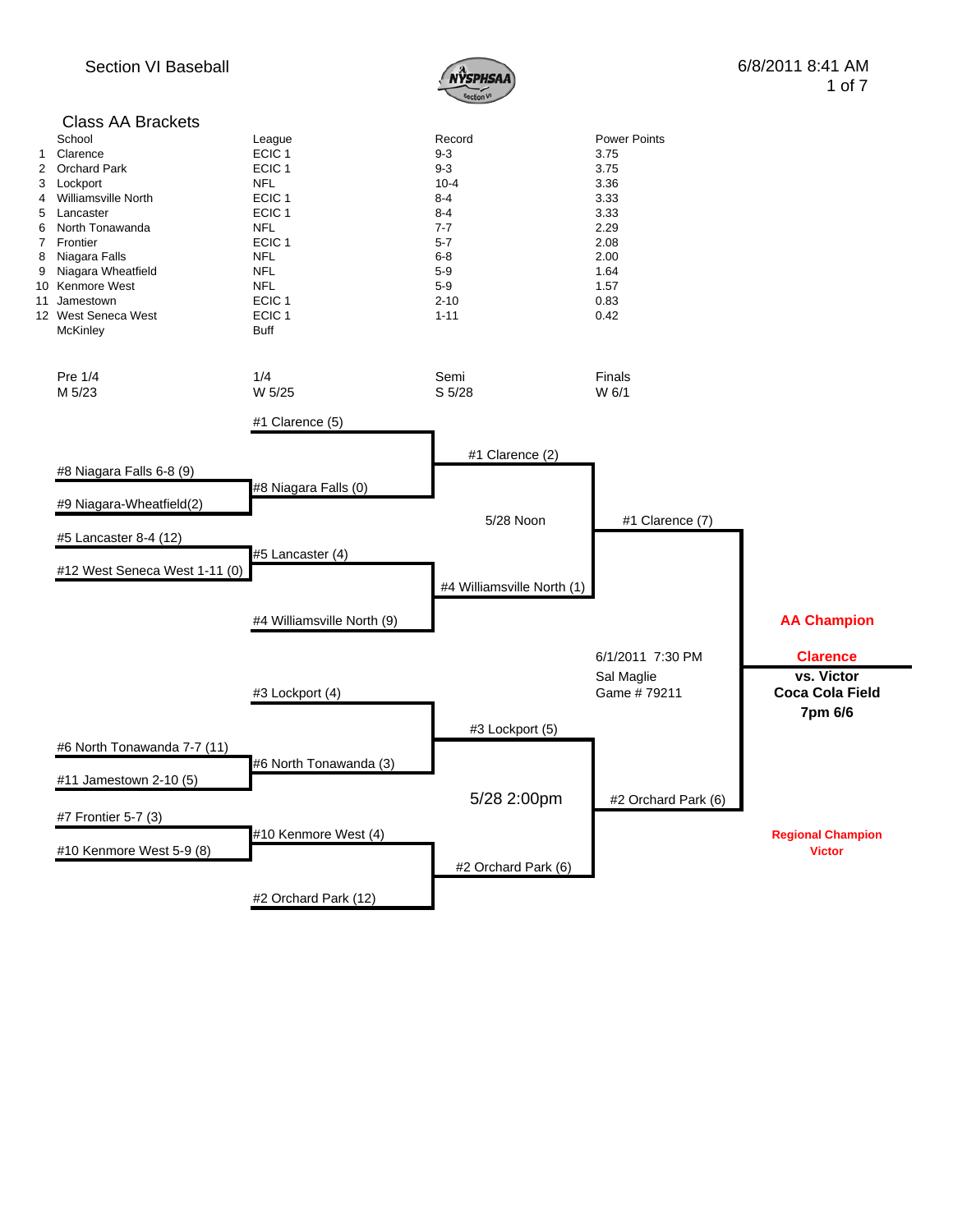

## Class A1 Brackets

| $\mathbf{1}$<br>3<br>4<br>5<br>6<br>8<br>9 | School<br>Iroquois<br>2 Hutch-Tech<br>Kenmore East<br><b>Lake Shore</b><br><b>Williamsville South</b><br><b>Grand Island</b><br>7 Hamburg<br>Williamsville East<br>West Seneca East<br>10 Sweet Home<br>11 Starpoint<br><b>Bennett</b><br>Lafayette | League<br>ECIC <sub>2</sub><br><b>Buff</b><br><b>NFL</b><br>ECIC <sub>3</sub><br>ECIC <sub>2</sub><br><b>NFL</b><br>ECIC <sub>2</sub><br>ECIC <sub>2</sub><br>ECIC <sub>2</sub><br>ECIC <sub>2</sub><br>ECIC <sub>2</sub><br><b>Buff</b><br>Buff | Record<br>$11 - 1$<br>$12 - 0$<br>$11 - 3$<br>$12 - 2$<br>$9 - 3$<br>$7 - 7$<br>$7 - 5$<br>$6-6$<br>$4 - 8$<br>$3-9$<br>$2 - 10$ | <b>Power Points</b><br>4.58<br>4.50<br>4.50<br>4.28<br>3.75<br>2.93<br>2.92<br>2.50<br>1.67<br>1.25<br>0.83 |                                                       |
|--------------------------------------------|-----------------------------------------------------------------------------------------------------------------------------------------------------------------------------------------------------------------------------------------------------|--------------------------------------------------------------------------------------------------------------------------------------------------------------------------------------------------------------------------------------------------|----------------------------------------------------------------------------------------------------------------------------------|-------------------------------------------------------------------------------------------------------------|-------------------------------------------------------|
|                                            | $Pre-1/4$<br>M 5/23                                                                                                                                                                                                                                 | 1/4<br>T <sub>5/24</sub>                                                                                                                                                                                                                         | Semi<br>Th 5/26                                                                                                                  | Finals<br>S 5/28                                                                                            |                                                       |
|                                            |                                                                                                                                                                                                                                                     | #1 Iroquois 11-1 (13)                                                                                                                                                                                                                            |                                                                                                                                  |                                                                                                             |                                                       |
|                                            | #8 Williamsville East 6-6 (7)                                                                                                                                                                                                                       | #8 Williamsville East (9)                                                                                                                                                                                                                        | #1 Iroquois (6)                                                                                                                  |                                                                                                             |                                                       |
|                                            | #9 West Seneca East 4-8 (1)                                                                                                                                                                                                                         |                                                                                                                                                                                                                                                  | 5/28* 2:00                                                                                                                       | #1 Iroquois                                                                                                 |                                                       |
|                                            |                                                                                                                                                                                                                                                     | #5 Williamsville South 9-3 (5)                                                                                                                                                                                                                   |                                                                                                                                  |                                                                                                             |                                                       |
|                                            |                                                                                                                                                                                                                                                     |                                                                                                                                                                                                                                                  | #4 Lake Shore (3)                                                                                                                |                                                                                                             |                                                       |
|                                            |                                                                                                                                                                                                                                                     | #4 Lake Shore 12-2 (8)                                                                                                                                                                                                                           |                                                                                                                                  |                                                                                                             |                                                       |
|                                            |                                                                                                                                                                                                                                                     | #3 Kenmore East 11-3 (7)                                                                                                                                                                                                                         |                                                                                                                                  | 5/29/11<br>1pm<br>Sal Maglie Stadium                                                                        | <b>A1 Champion</b><br>#7 Hamburg                      |
|                                            |                                                                                                                                                                                                                                                     |                                                                                                                                                                                                                                                  | #3 Kenmore East (6)                                                                                                              |                                                                                                             |                                                       |
|                                            | #6 Grand Island 7-7 (2)<br>#11 Starpoint 2-10 (3)                                                                                                                                                                                                   | #11 Starpoint (4)                                                                                                                                                                                                                                | At St. Joe's HS                                                                                                                  |                                                                                                             |                                                       |
|                                            |                                                                                                                                                                                                                                                     | #2 Hutch Tech 12-0 (2)                                                                                                                                                                                                                           | 5/28* 4pm                                                                                                                        | #7 Hamburg                                                                                                  | <b>Regional Champion</b>                              |
|                                            |                                                                                                                                                                                                                                                     | Delaware Park #1 4pm                                                                                                                                                                                                                             | #7 Hamburg (7)                                                                                                                   |                                                                                                             | <b>Sutherland</b>                                     |
|                                            | #7 Hamburg 7--5 (17)<br>#10 Sweet Home 3-9 (1)                                                                                                                                                                                                      | #7 Hamburg (5)                                                                                                                                                                                                                                   |                                                                                                                                  | A1 VS A2 Crossover<br>#5 Albion (4)                                                                         |                                                       |
|                                            | * Rescheduled from 5/26 due to rainout or game not played to completion                                                                                                                                                                             |                                                                                                                                                                                                                                                  |                                                                                                                                  | 6/1/11 5pm Sal Maglie<br>Game #79175                                                                        | <b>A Champion</b><br><b>Hamburg</b><br>vs. Sutherland |
|                                            |                                                                                                                                                                                                                                                     |                                                                                                                                                                                                                                                  |                                                                                                                                  | #7 Hamburg (5)                                                                                              | <b>Dweyer Stadium</b><br><b>Batavia</b><br>7pm 6/6    |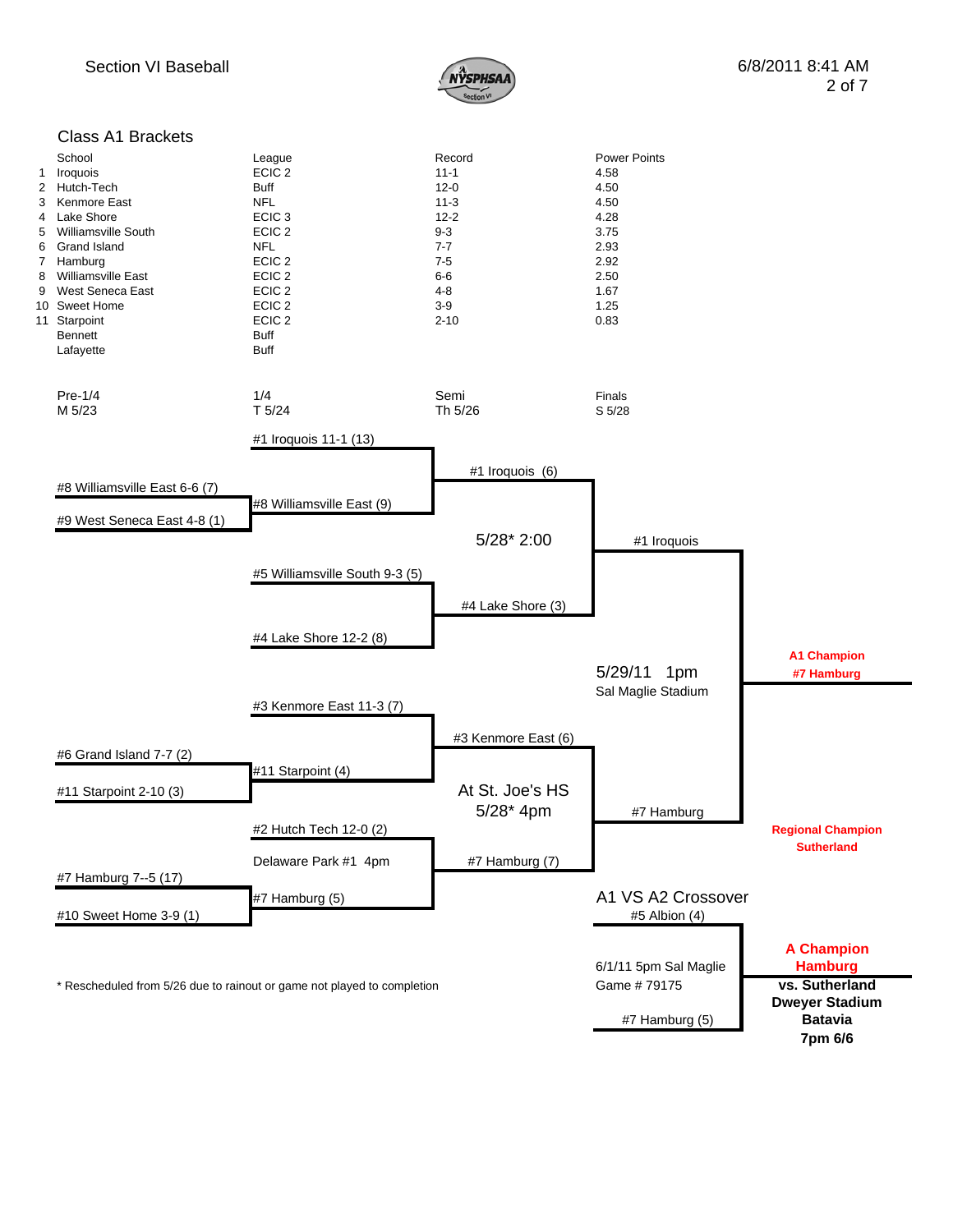

|                     | <b>Class A2 Brackets</b>              |                                        |                    |                        |                          |
|---------------------|---------------------------------------|----------------------------------------|--------------------|------------------------|--------------------------|
|                     | School                                | League                                 | Record             | <b>Power Points</b>    |                          |
| 1<br>$\overline{2}$ | East Aurora<br>Depew                  | ECIC <sub>3</sub><br>ECIC <sub>3</sub> | $11-3$<br>$9 - 4$  | 3.93<br>3.21           |                          |
| 3                   | Riverside                             | <b>Buff</b>                            | $8 - 4$            | 3.00                   |                          |
| 4                   | Amherst                               | ECIC <sub>3</sub>                      | 7-7                | 2.50                   |                          |
| 5                   | Albion                                | <b>NO</b>                              | $8-6$              | 2.14                   |                          |
| 6<br>7              | Springville<br><b>Lewiston Porter</b> | ECIC <sub>3</sub><br><b>NFL</b>        | $6 - 8$<br>$5-9$   | 2.14<br>2.00           |                          |
| 8                   | Maryvale                              | ECIC <sub>3</sub>                      | $5-9$              | 1.78                   |                          |
|                     | 9 Pioneer                             | ECIC <sub>3</sub>                      | $5-9$              | 1.78                   |                          |
|                     | 10 Olean                              | CCAA 1                                 | $3-9$              | 1.00                   |                          |
|                     | 11 Cheektowaga                        | ECIC <sub>3</sub>                      | $0 - 13$           | 0.00                   |                          |
|                     | Pre-1/4                               | 1/4                                    | Semi               | Finals                 |                          |
|                     | M 5/23                                | T <sub>5/24</sub>                      | Th 5/26            | S 5/28                 |                          |
|                     |                                       | #1 East Aurora 11-3 (3)                |                    |                        |                          |
|                     |                                       |                                        |                    |                        |                          |
|                     | #8 Maryvale 5-9 (3)                   |                                        | #9 Pioneer         |                        |                          |
|                     |                                       | #9 Pioneer (6)                         |                    |                        |                          |
|                     | #9 Pioneer 5-9 (7)                    |                                        |                    | #5 Albion (9)          |                          |
|                     |                                       |                                        | 5/26 5pm           |                        |                          |
|                     |                                       | #5 Albion 8-6 (7)                      |                    |                        |                          |
|                     |                                       |                                        | #5 Albion          |                        |                          |
|                     |                                       |                                        |                    |                        |                          |
|                     |                                       | #4 Amherst 7-7 (0)                     |                    |                        | <b>A2 Champion</b>       |
|                     |                                       |                                        |                    | 5/28/11 4pm            | #5 Albion                |
|                     |                                       |                                        |                    | Sal Maglie             |                          |
|                     |                                       | #3 Riverside 8-4 (7)                   |                    |                        |                          |
|                     |                                       |                                        | #6 Springville     |                        |                          |
|                     | #6 Springville 6-8 (1)                |                                        |                    |                        |                          |
|                     |                                       | #6 Springville (16)                    |                    |                        | <b>Regional Champion</b> |
|                     | #11 Cheektowaga 13-0 (0)              |                                        |                    |                        | <b>Sutherland</b>        |
|                     | #7 Lewiston Porter 5-9 (10)           |                                        | 5/26 5pm           | #7 Lewiston Porter (8) |                          |
|                     |                                       | #7 Lewiston Porter (3)                 |                    |                        |                          |
|                     | #10 Olean 3-9 (3)                     |                                        |                    |                        |                          |
|                     |                                       | rainout will play W 5/25               | #7 Lewiston Porter |                        |                          |
|                     |                                       |                                        |                    | A1 VS A2 Crossover     |                          |
|                     |                                       | #2 Depew (1)                           |                    | #5 Albion (4)          |                          |
|                     |                                       |                                        |                    |                        | <b>A Champion</b>        |
|                     |                                       |                                        |                    | 6/1/11 5pm Sal Maglie  | <b>Hamburg</b>           |
|                     |                                       |                                        |                    | Game #79175            | vs. Sutherland           |
|                     |                                       |                                        |                    |                        | <b>Dweyer Stadium</b>    |
|                     |                                       |                                        |                    | #7 Hamburg (5)         | <b>Batavia</b>           |
|                     |                                       |                                        |                    |                        | 7pm 6/6                  |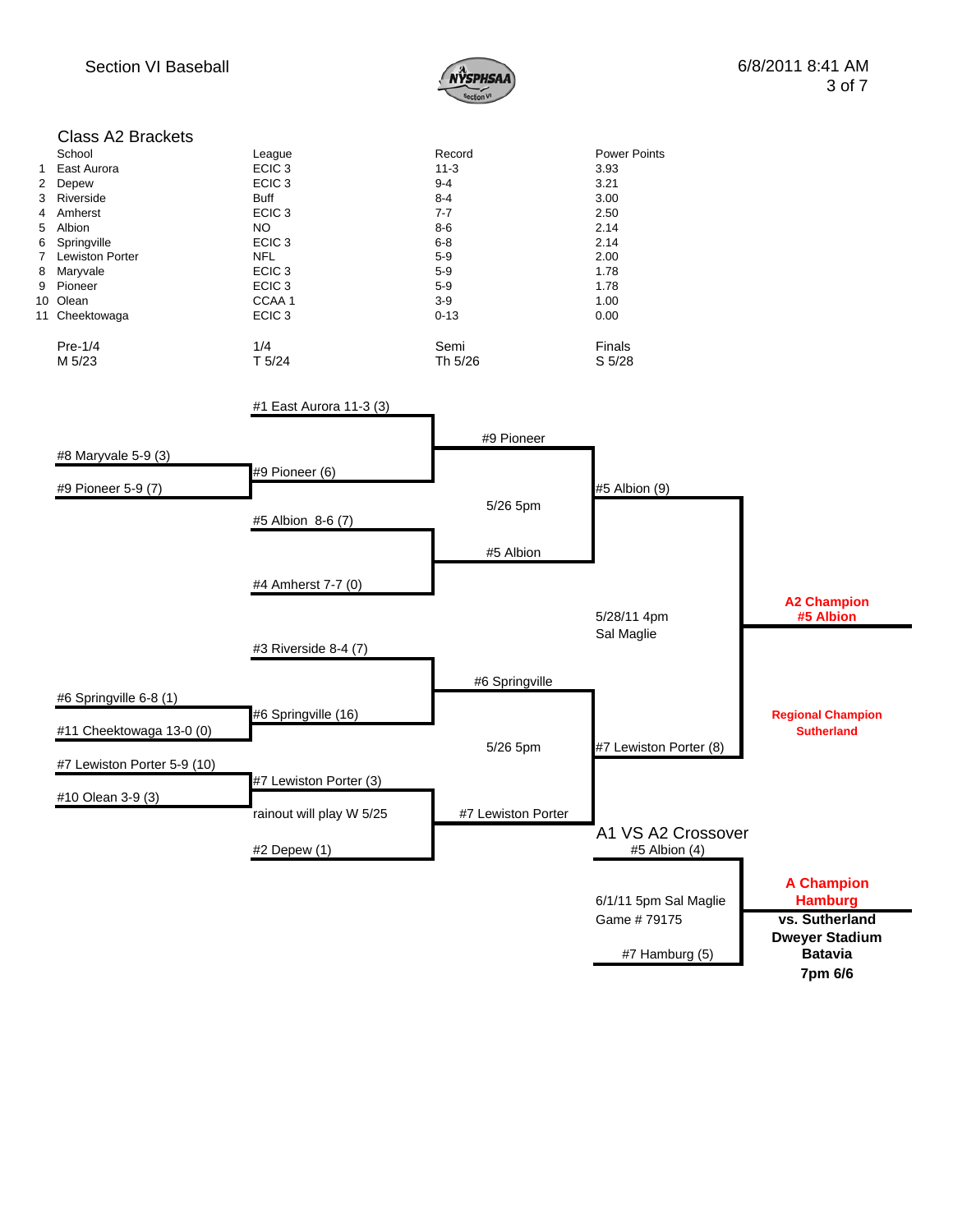

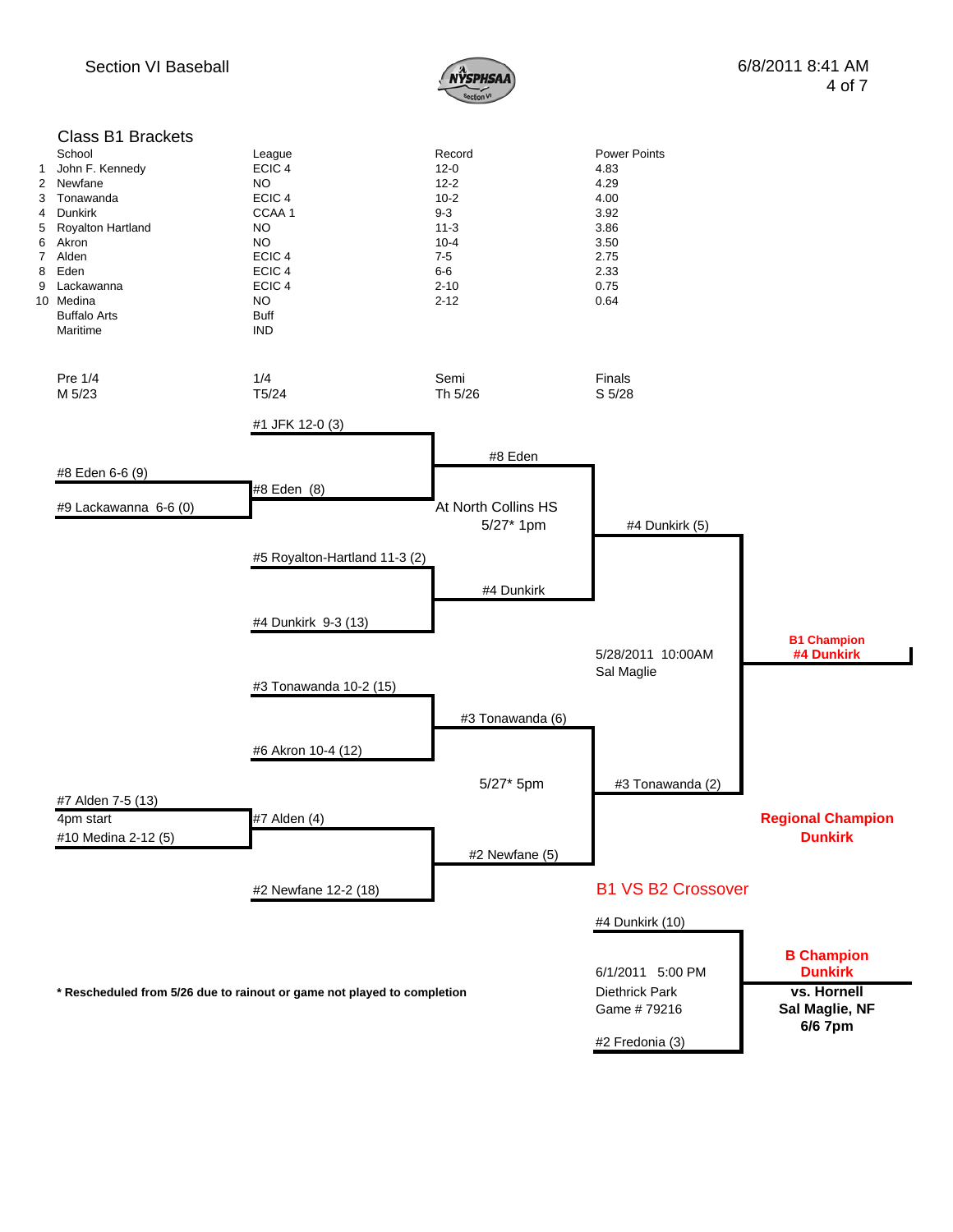

| 1<br>$\overline{2}$<br>3<br>4<br>5<br>6<br>$\overline{7}$ | <b>Class B2 Brackets</b><br>School<br><b>City Honors</b><br>Fredonia<br>Gowanda<br>Wilson<br>Cassadaga<br>Southwestern<br>Falconer<br>8 Allegany/Limestone<br>9 Cleveland Hill<br>10 CSAT<br>da Vinci<br>Emerson | League<br>Buff<br>CCAA1<br>CCAA1<br>NO.<br>CCAA 2<br>CCAA1<br>CCAA 1<br>CCAA 1<br>ECIC <sub>4</sub><br><b>NO</b><br><b>Buff</b><br><b>Buff</b> | Record<br>$10 - 2$<br>$9 - 3$<br>$8 - 4$<br>8-6<br>$7-5$<br>$5 - 7$<br>$4 - 8$<br>$4 - 8$<br>$3-9$<br>$2 - 12$ | <b>Power Points</b><br>4.67<br>3.92<br>3.42<br>2.79<br>2.33<br>2.17<br>1.83<br>1.75<br>1.17<br>0.79 |                                            |
|-----------------------------------------------------------|------------------------------------------------------------------------------------------------------------------------------------------------------------------------------------------------------------------|------------------------------------------------------------------------------------------------------------------------------------------------|----------------------------------------------------------------------------------------------------------------|-----------------------------------------------------------------------------------------------------|--------------------------------------------|
|                                                           | Pre 1/4<br>M 5/23                                                                                                                                                                                                | 1/4<br>T <sub>5/24</sub>                                                                                                                       | Semi<br>Th 5/26                                                                                                | Finals<br>S 5/28                                                                                    |                                            |
|                                                           |                                                                                                                                                                                                                  | #1 City Honors 10-2 (14)                                                                                                                       |                                                                                                                |                                                                                                     |                                            |
|                                                           |                                                                                                                                                                                                                  | McCarthy Park 4pm                                                                                                                              | #1 City Honors                                                                                                 |                                                                                                     |                                            |
|                                                           | #8 Allegany-Limestone 4-8 ((2)                                                                                                                                                                                   | #8 Allegany-Limestone (2)                                                                                                                      |                                                                                                                |                                                                                                     |                                            |
|                                                           | #9 Cleveland Hill 3-9                                                                                                                                                                                            |                                                                                                                                                | McCarthy #1 4pm                                                                                                | #1 City Honors                                                                                      |                                            |
|                                                           |                                                                                                                                                                                                                  | #5 Cassadaga Valley 7-5 (5)                                                                                                                    |                                                                                                                |                                                                                                     |                                            |
|                                                           |                                                                                                                                                                                                                  |                                                                                                                                                | #4 Wilson                                                                                                      |                                                                                                     |                                            |
|                                                           |                                                                                                                                                                                                                  | #4 Wilson 8-6 (6)                                                                                                                              |                                                                                                                |                                                                                                     | <b>B2 Champion</b>                         |
|                                                           |                                                                                                                                                                                                                  |                                                                                                                                                |                                                                                                                | 5/29/11 4pm<br>Diethric Park                                                                        | #2 Fredonia                                |
|                                                           |                                                                                                                                                                                                                  | #3 Gowanda 8-6 (1)                                                                                                                             |                                                                                                                |                                                                                                     |                                            |
|                                                           |                                                                                                                                                                                                                  |                                                                                                                                                | #3 Gowanda (5)                                                                                                 |                                                                                                     |                                            |
|                                                           |                                                                                                                                                                                                                  | #6 Southwestern 5-7 (0)                                                                                                                        |                                                                                                                |                                                                                                     |                                            |
|                                                           | #7 Falconer 4-8 (7)                                                                                                                                                                                              |                                                                                                                                                | 5/28* 2:00pm                                                                                                   | #2 Fredonia                                                                                         |                                            |
|                                                           | #10 CSAT 2-12                                                                                                                                                                                                    | #7 Falconer (7)                                                                                                                                |                                                                                                                |                                                                                                     | <b>Regional Champion</b><br><b>Dunkirk</b> |
|                                                           |                                                                                                                                                                                                                  |                                                                                                                                                | #2 Fredonia (9)                                                                                                |                                                                                                     |                                            |
|                                                           |                                                                                                                                                                                                                  | #2 Fredonia (13)                                                                                                                               |                                                                                                                | <b>B1 VS B2 Crossover</b>                                                                           |                                            |
|                                                           |                                                                                                                                                                                                                  |                                                                                                                                                |                                                                                                                | #4 Dunkirk (10)                                                                                     |                                            |
|                                                           |                                                                                                                                                                                                                  |                                                                                                                                                |                                                                                                                | 6/1/2011 5:00 PM                                                                                    | <b>B Champion</b><br><b>Dunkirk</b>        |
|                                                           | * Rescheduled from 5/26 due to rainout or game not played to completion                                                                                                                                          |                                                                                                                                                |                                                                                                                | <b>Diethrick Park</b><br>Game #79216                                                                | vs. Hornell<br>Sal Maglie, NF              |
|                                                           |                                                                                                                                                                                                                  |                                                                                                                                                |                                                                                                                | #2 Fredonia (3)                                                                                     | 6/6 7pm                                    |
|                                                           |                                                                                                                                                                                                                  |                                                                                                                                                |                                                                                                                |                                                                                                     |                                            |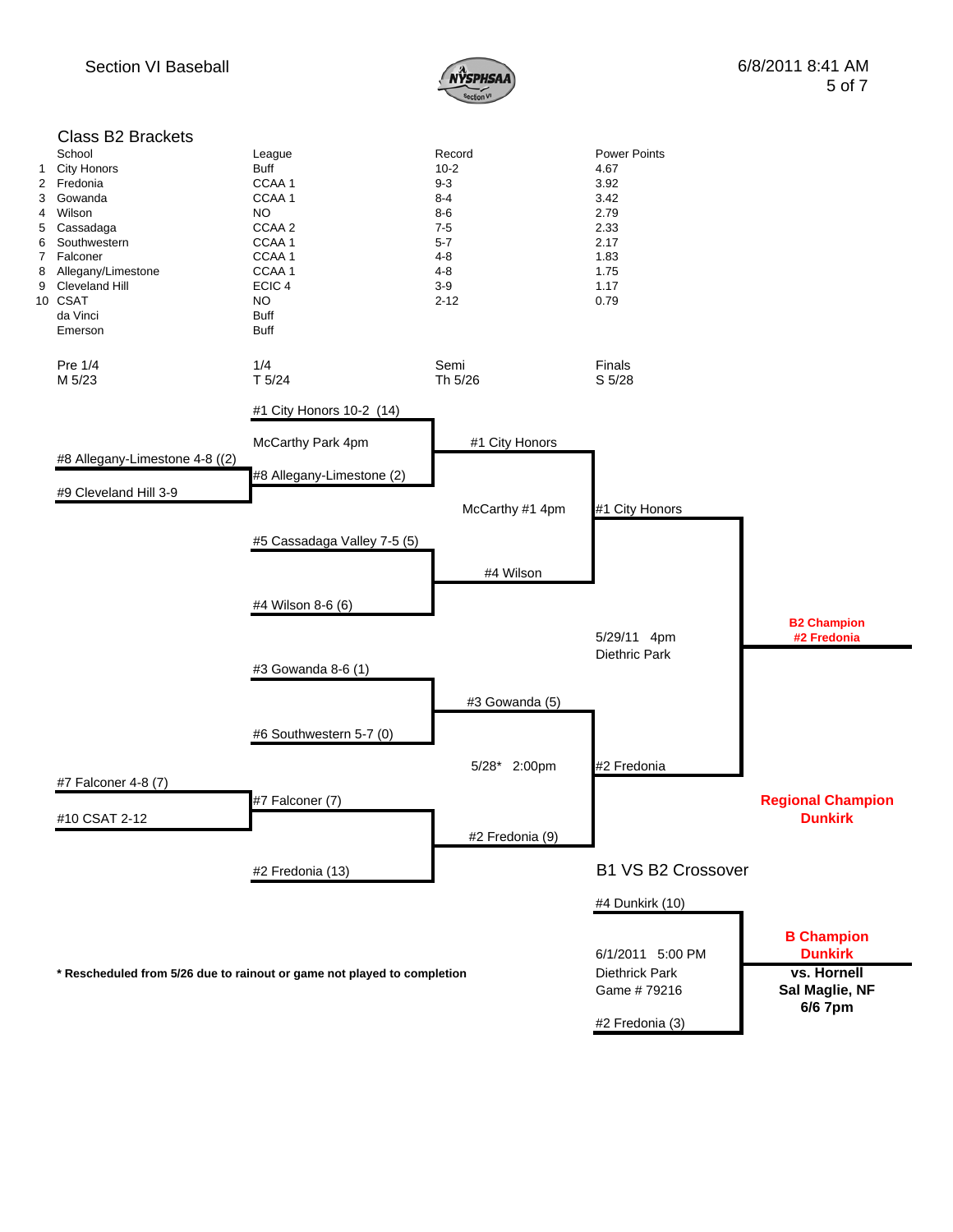



\* Rescheduled from 5/26 due to rainout or game not played to completion